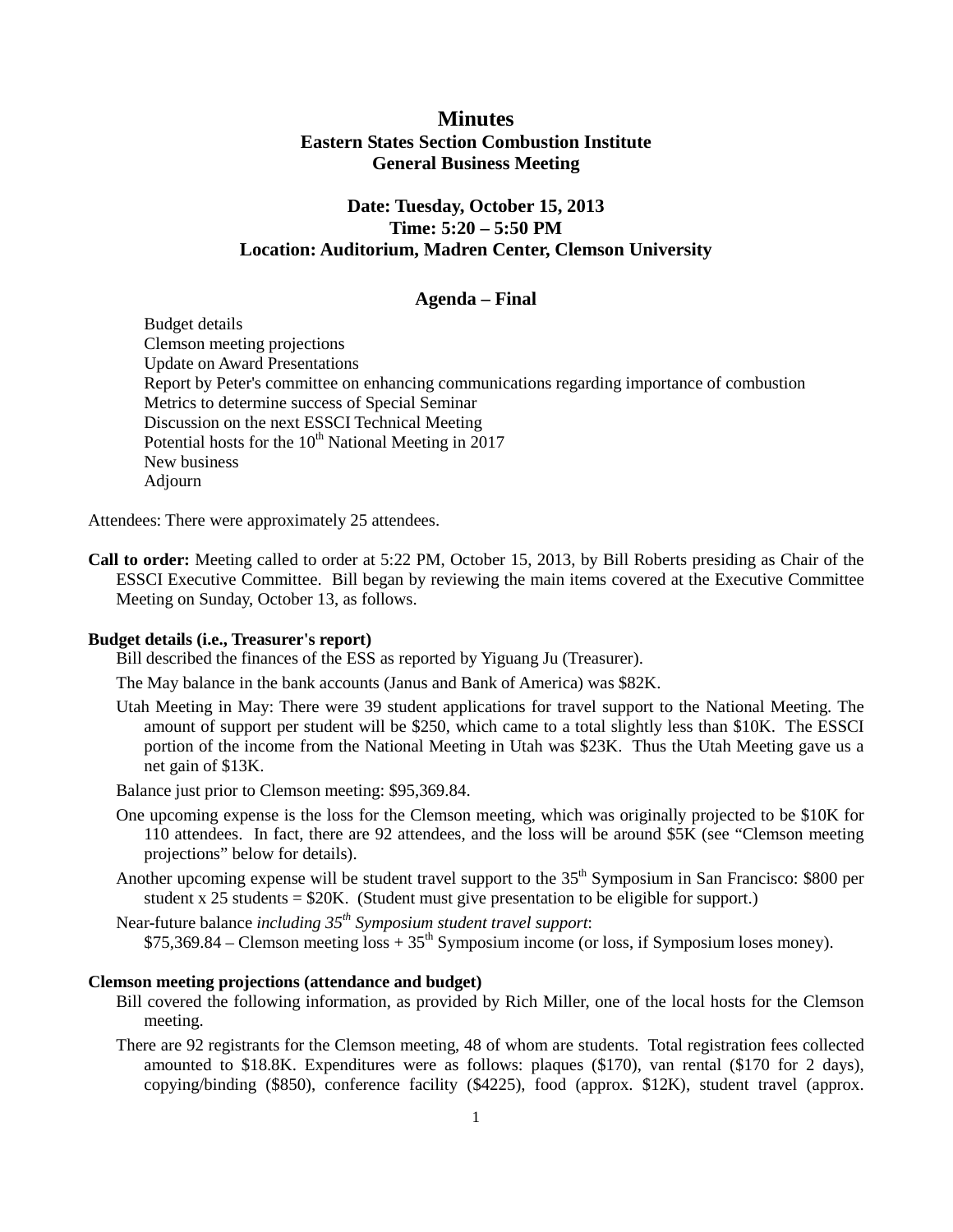\$5.5K) and invited speaker (\$700, including travel reimbursement). The net for the conference will be a loss of approximately \$4.5K. This is not bad at all, considering that the original projections were for a loss of approximately \$10K if 110 people had attended. [Two weeks after the meeting, Yiguang noted that 31 students signed up for travel support (\$150 per student), for a total of \$4650.]

## **Update on Award Presentations**

- Bill briefly mentioned that the Best Student Presentation Award and the Best Paper Award (both from the UConn meeting) were presented this morning (Tuesday) at the start of the day, but that the awardees were not present to receive their plaques. The plaques will be mailed. Tomorrow Tanvir Farouk will receive the Young Investigator Award.
- The new 3-person awards committee will consist of Mike Renfro (he also chaired the previous awards committee), Jackie Sung, and Rich Yetter. They will determine the Best Paper and Best Student Presentation Awards for the Clemson meeting and the Young Investigator Award for the next ESSCI meeting.

#### **Enhancing communications regarding importance of combustion**

Bill briefly described the work of a three-person committee being led by Peter Sunderland (other members are Med Colket and Nick Cernansky). The charge to the committee was to identify ways to improve funding and visibility of combustion research in the U.S. The committee looked at ways to reach out to Congress and the executive branch.

The committee recommended that the following three activities be pursued now.

- 1. Invite key executive branch personnel (e.g., Program Managers [PMs]) to speak at technical meetings.
- 2. Arrange DC congressional visits by teaming with setcvd.org.
- 3. Identify and/or prepare materials summarizing the beneficial impacts of combustion research.

The committee recommended that the following three activities be pursued later.

- 4. Organize letter writing an in-state congressional office visits.
- 5. Arrange high-level meetings with the executive branch (e.g., DOE, DOD).
- 6. Improve public relations and media coverage.

#### **Metrics to determine success of the Special Seminar**

Bill stated that after the ESS meeting ends, student attendees will receive an e-mail asking for their opinion and comments about the Special Seminar. Students will also be asked to volunteer to serve on a committee that will choose the next Special Seminar speaker. Michael Mueller, one of the At-Large members of the Executive Committee, will be the Student Liaison and will work with the students.

#### **Discussion on the next ESSCI technical meeting**

- Bill opened the discussion by stating that the next Fall Technical Meeting of the ESS would typically be 2 years from now, in the Fall of 2015. However, due to the low attendance at the current meeting (at Clemson), the Executive Committee has proposed that the next meeting be held 2½ years from now, in March of 2016.
- Beth Bennett elaborated on the possible reasons for low attendance at the Clemson meeting in particular, the proximity (time-wise) of several other meetings. The National Meeting was in May, and the Symposium deadline is in December. In addition, the SIAM numerical combustion meeting was in April. (Rich Miller pointed out that there is an ACS meeting in November, too.) By moving the ESS meeting to the spring of even-numbered years, it could become a dry run for Symposium presentations.
- Bill asked for volunteers to host the next ESS meeting in the Spring of 2016, but no one volunteered.